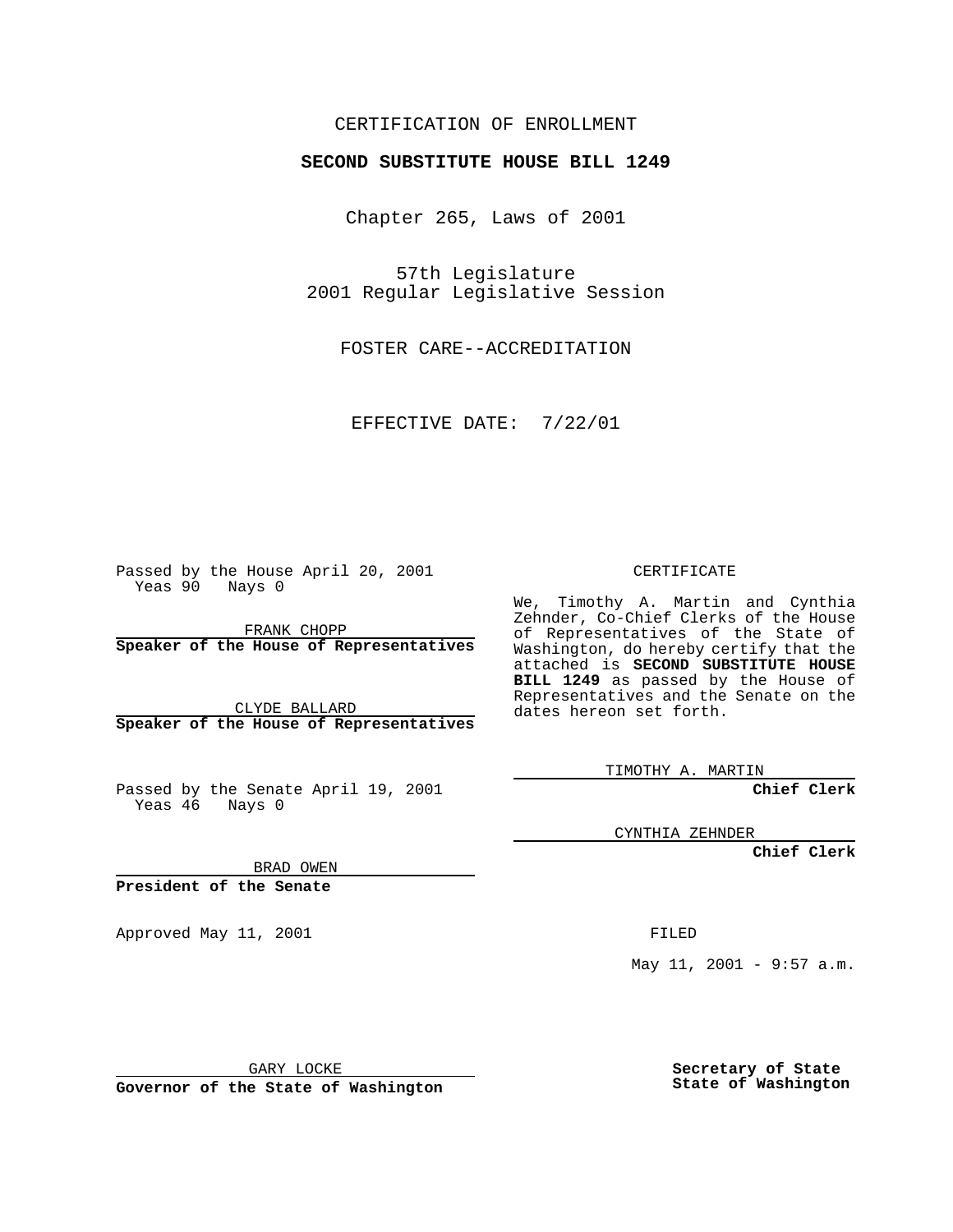## **SECOND SUBSTITUTE HOUSE BILL 1249** \_\_\_\_\_\_\_\_\_\_\_\_\_\_\_\_\_\_\_\_\_\_\_\_\_\_\_\_\_\_\_\_\_\_\_\_\_\_\_\_\_\_\_\_\_\_\_

\_\_\_\_\_\_\_\_\_\_\_\_\_\_\_\_\_\_\_\_\_\_\_\_\_\_\_\_\_\_\_\_\_\_\_\_\_\_\_\_\_\_\_\_\_\_\_

# AS AMENDED BY THE SENATE

Passed Legislature - 2001 Regular Session

#### **State of Washington 57th Legislature 2001 Regular Session**

**By** House Committee on Appropriations (originally sponsored by Representatives Kagi, Boldt, Ballasiotes, Tokuda, Dickerson, Gombosky, Darneille, Morell, Anderson, Schual-Berke, Esser, McIntire, Doumit, Kenney, Clements, Edwards, Fromhold, Miloscia, Barlean, Talcott, Ruderman, Conway, Kessler, Ogden, Lovick, D. Schmidt, O'Brien, Edmonds, Wood and Haigh)

Read first time . Referred to Committee on .

1 AN ACT Relating to the quality of foster care services; and adding 2 new sections to chapter 74.13 RCW.

3 BE IT ENACTED BY THE LEGISLATURE OF THE STATE OF WASHINGTON:

4 NEW SECTION. **Sec. 1.** A new section is added to chapter 74.13 RCW, 5 to be codified after RCW 74.13.010, to read as follows:

 The legislature finds that accreditation of children's services by an independent entity can significantly improve the quality of services provided to children and families. Accreditation involves an ongoing commitment to meeting nationally recognized standards of practice in child welfare and holds organizations accountable for achieving improved outcomes for children.

 Accreditation is a structured process designed to facilitate organizational change and improvement within individual local offices. Standards require improved case management, documentation, internal case management practices, and accountability. Accreditation requires the establishment of clear communication with biological parents, foster and adoptive parents, providers, the courts, and members of the community.